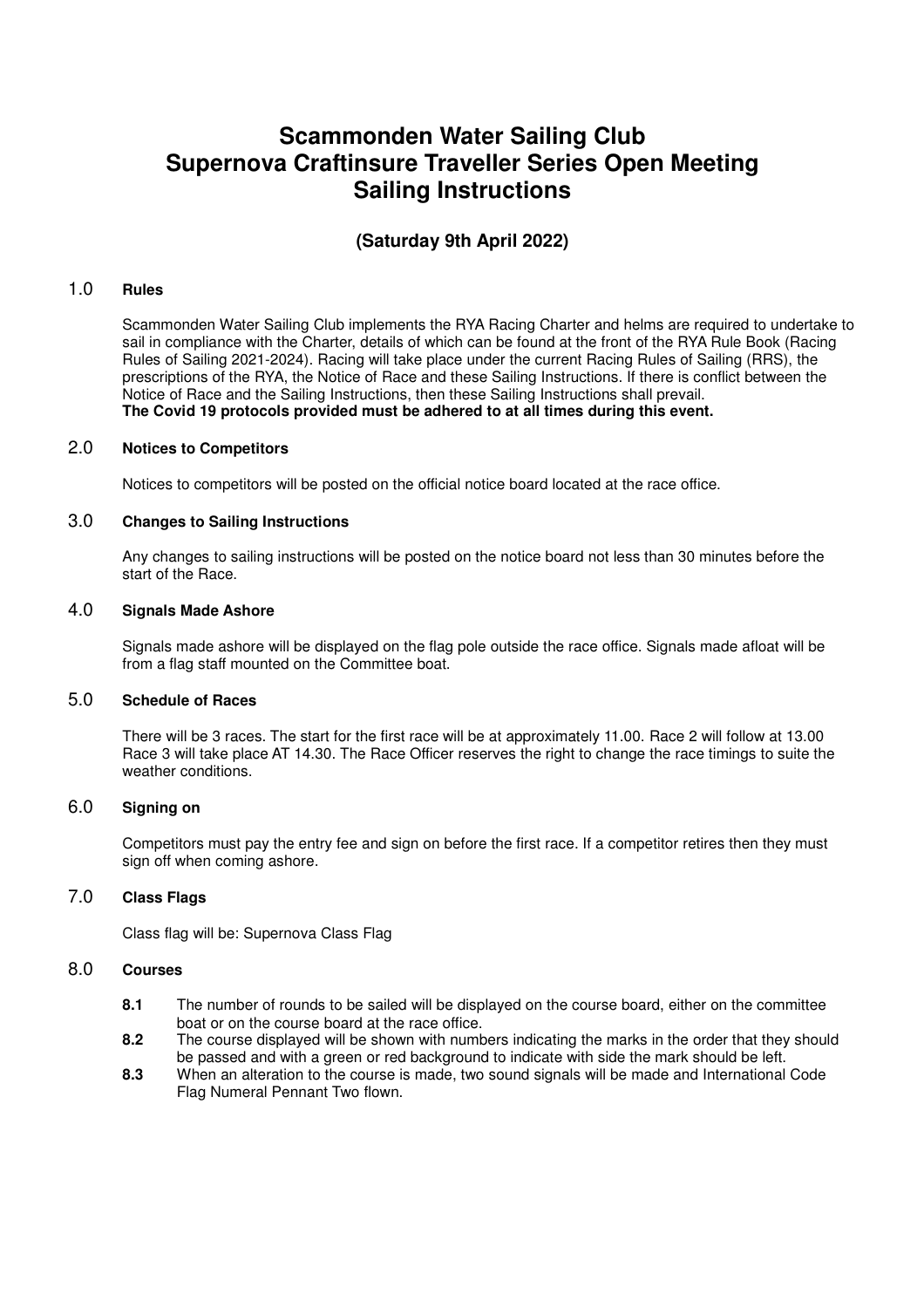## 9.0 **Marks**

The normal rounding marks are numbered 1 – 10 around the lake. Mark 11 is between marks 5 and 8. Temporary rounding marks as designated may be used.

## 10.0 **The Start**

- **10.1** Races will be started by using rule 26 with the warning signal made 5 minutes before the starting signal.
- **10.2** If there is a General Recall, the sequence will recommence 1 minute after the General Recall flag is lowered.
- **10.3** When a Committee boat start is used the starting line is defined as the line between the mast on the Committee boat and the designated OD mark. The outer distance mark will be red / orange with a pole and orange flag. When a shore-based start is used the starting line will be as displayed on the notice board at ....

A limit mark may be laid adjacent to the Committee boat. Limit marks are marks of the course. No boat shall pass between the limit mark and any part of the vessel it guards after the preparatory signal.

- **10.4** When a shore-based start is used limit marks may be laid. The limit marks will be red/orange.
- **10.5** A boat starting later than four minutes after her starting signal shall be scored "Did Not Start" without a hearing. This changes RRS rules Appendix A, A4 & A5.

## 11.0 **Change of The Position of The Next Mark**

To change the position of the next mark, the Race Committee will move the original mark (or the finishing line) to a new position. The change will be signaled as per the RRS before the leading boat has begun the leg, although the mark may not yet be in the new position.

## 12.0 **The Finish**

- **12.1** A shore-based finish line will be between the flagstaff or an orange post mounted triangle at…. and a mark of the course or an orange/red mark laid for this purpose.
- **12.2** Finishing at a mark. When a Committee boat not under way is appropriately positioned on the course and appropriate signals if necessary have been made, the race will finish between the mast of that Committee boat and the nearby rounding mark.
- **12.3** Any competitor retiring from a race must inform the OOD or his/her on the water team (safety or race) at the earliest opportunity, before leaving the race area

## 13.0 **Time Limits**

Boats failing to finish within 30 minutes of the winning boat will be scored Did Not Finish. This changes rules 35 and A4.1.

#### 14.0 **Protests and Requests for Redress**

Protest forms are available at the race office. Protests shall be delivered there within 30 minutes of the last boat finishing the race.

## 15.0 **Scoring**

- **15.1** The low point scoring system of Appendix A will apply on the day of racing.<br>**15.2** Discards for the event are as per the RRS/ ...
- **15.2** Discards for the event are as per the RRS/ ….

#### 16.0 **Safety Regulations**

Adequate personal buoyancy shall be worn by all crew members whilst afloat. Wet / drysuits do not constitute adequate buoyancy.

When the Race Committee or a Safety Boat Operative considers that a boat or competitor is in difficulties it may instruct the boat or competitor to accept outside help, retire or sail ashore.